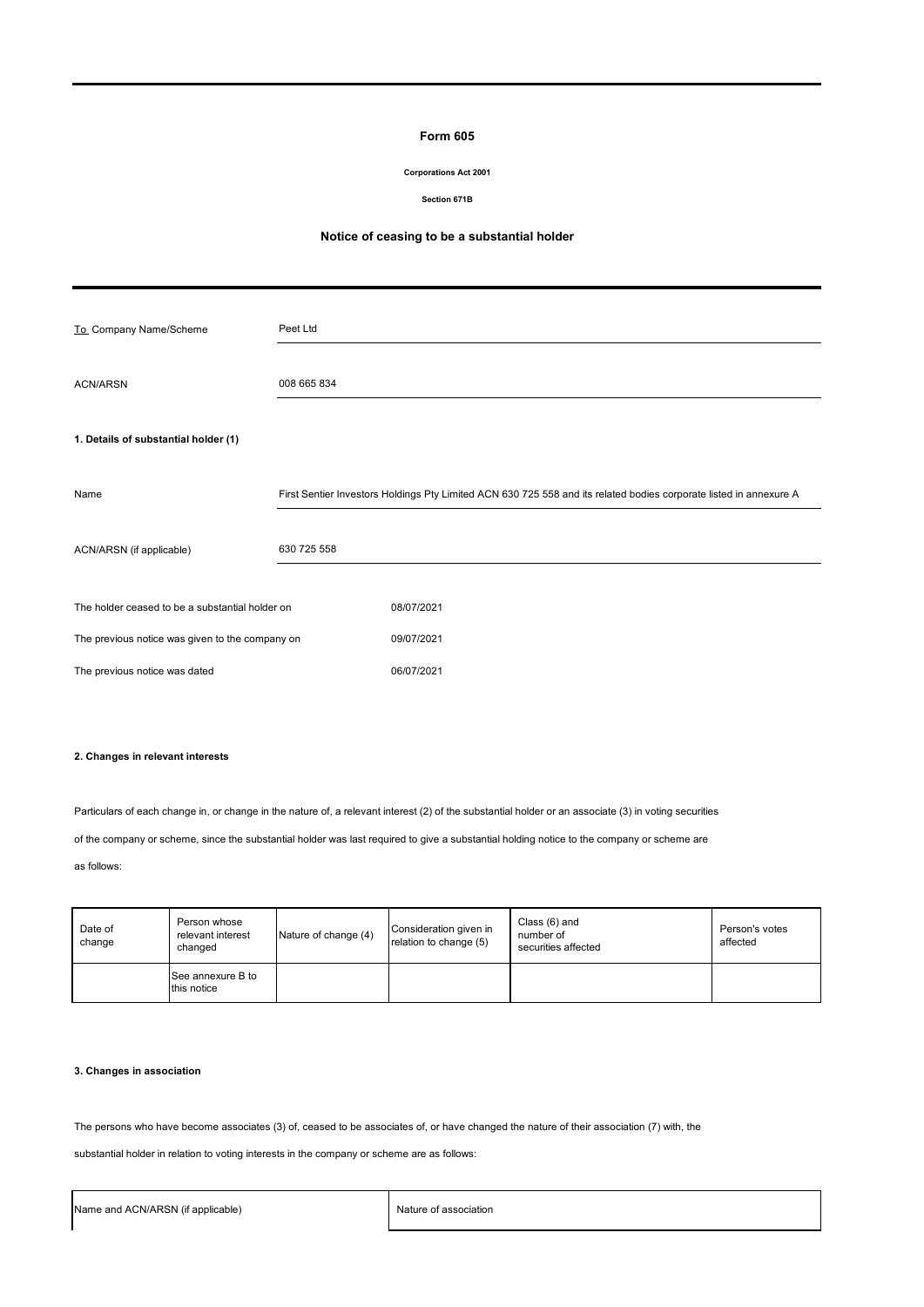### **4. Addresses**

The addresses of persons named in this form are as follows:

| Name                                                       | Address                                                                                                           |
|------------------------------------------------------------|-------------------------------------------------------------------------------------------------------------------|
| First Sentier Investors Realindex Pty Ltd ACN 133 312 017  | Level 5, Tower Three International Towers Sydney, 300 Barangaroo Avenue, Barangaroo<br><b>NSW 2000. Australia</b> |
| First Sentier Investors (Australia) IM Ltd ACN 114 194 311 | Level 5, Tower Three International Towers Sydney, 300 Barangaroo Avenue, Barangaroo<br><b>NSW 2000. Australia</b> |
| Mitsubishi UFJ Financial Group                             | 2-7-1, Marunouchi, Chiyoda-ku, Tokyo 100-8330, Japan                                                              |

# **Signature**

| print name | Rachel Lim | capacity | <b>Company Secretary</b> |
|------------|------------|----------|--------------------------|
| sign here  | Kahelln    | date     | 12/07/2021               |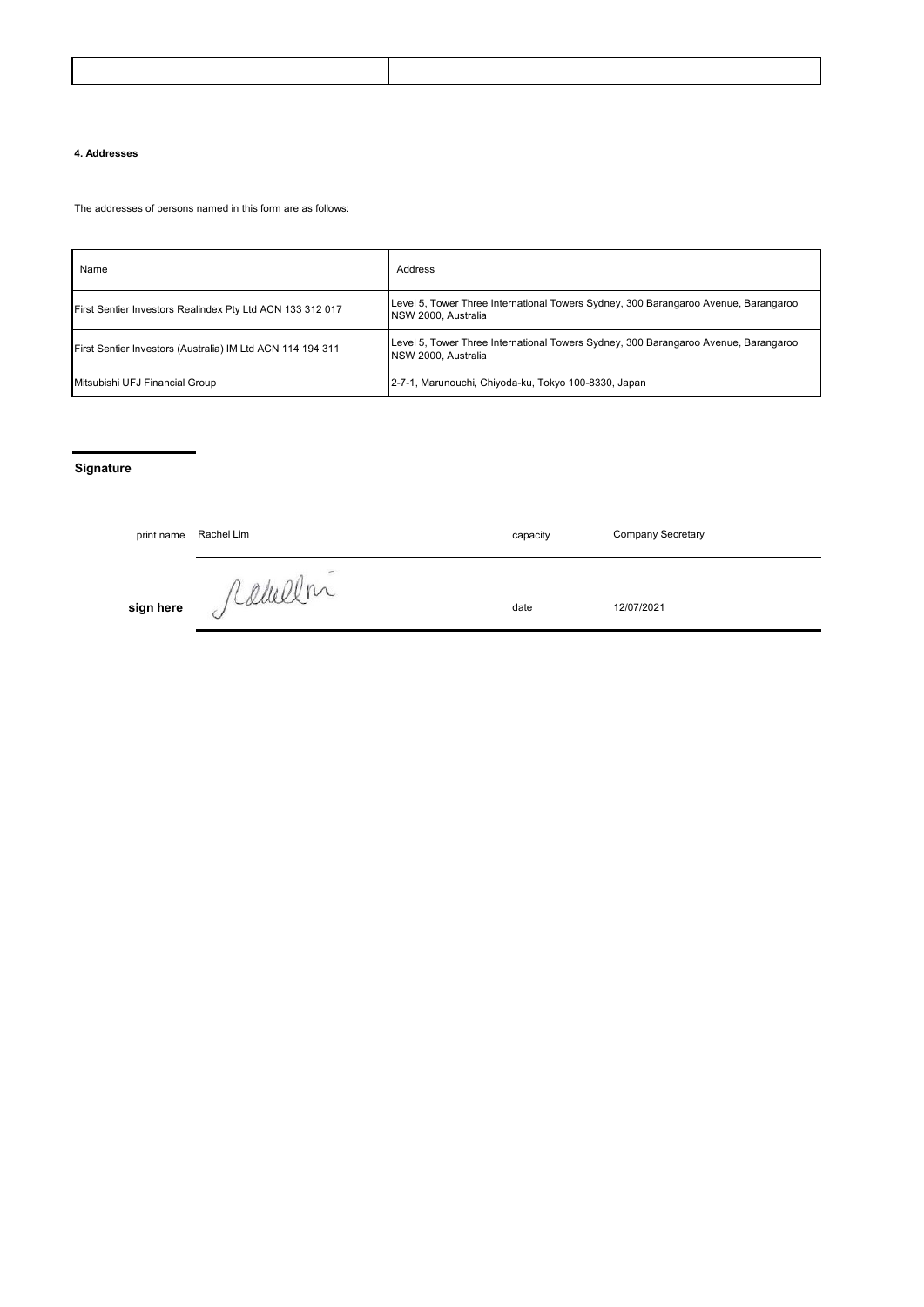#### **Annexure A**

#### This is Annexure A referred to in Form 605, Notice of ceasing to be a substantial holder dated 08/07/2021

rabelm

Rachel Lim

Company Secretary

Dated the 12/07/2021

#### **SCHEDULE**

Mitsubishi UFJ Trust and Banking Corporation (Registration No. 0100-01-008770) FSIB LTD (Registration No. 26193) First Sentier Investors Strategic Investments Pty Limited (ACN 625 765 399) First Sentier Investors Realindex Pty Ltd (ACN 133 312 017) First Sentier Investors International IM Limited (Company No. SC079063) First Sentier Investors Europe Holdings Limited (Company No. 03904310) First Sentier Investors Asia Holdings Limited (ACN 054 571 701) Mitsubishi UFJ Financial Group, Inc (Registration No. 0100-01-073486) First Sentier Investors (UK) Funds Limited (Company No. 02294743) First Sentier Investors (UK) IM Limited (Company No. SC047708) First Sentier Investors (UK) Services Limited (Company No. 03904320) First Sentier Investors (US) LLC (File Number 546 9442) First Sentier Investors (Malta) Limited (Company Code C41267) First Sentier Investors (Malta) Holdings Limited (Company Code C41260) First Sentier Investors (Singapore) Holdings Limited (Registration No. 199901706Z) First Sentier Investors (Singapore) (COMPANY NO. 196900420D) CFSIM (Company No. 00153197) First Sentier Investors (Luxembourg) EDIF I MC S.A.R.L (Company No. B128117) First Sentier Investors (Luxembourg) EDIF II GP S.Á.R.L (Company No. B204413) First Sentier Investors (Japan) Limited (Company No. 0104-01-093090) First Sentier Infrastructure Managers (International) Limited (Company No. 298444) First Sentier Investors (Australia) IM Ltd (ACN 114 194 311) First Sentier Investors (Luxembourg) EDIF I Feeders MC S.A.R.L (Company No. B134314) First Sentier Investors (Ireland) Limited (Company No. 629188) First Sentier Investors (Australia) Infrastructure Holdings Ltd (ACN 085 313 926) First Sentier Investors (Australia) Infrastructure Managers Pty Ltd (ACN 101 384 294) First Sentier Investors (Hong Kong) Nominees Limited (CR NO. 0206615) First Sentier Investors (Australia) RE Ltd (ACN 006 464 428) First Sentier Investors (Hong Kong) Limited (CR No. 0206616) First Sentier Investors (Australia) Services Pty Limited (ACN 624 305 595) First Sentier Investors (Hong Kong) AMC Limited (CR NO. 0580652)

SI Holdings Limited (Company No. SC109439)